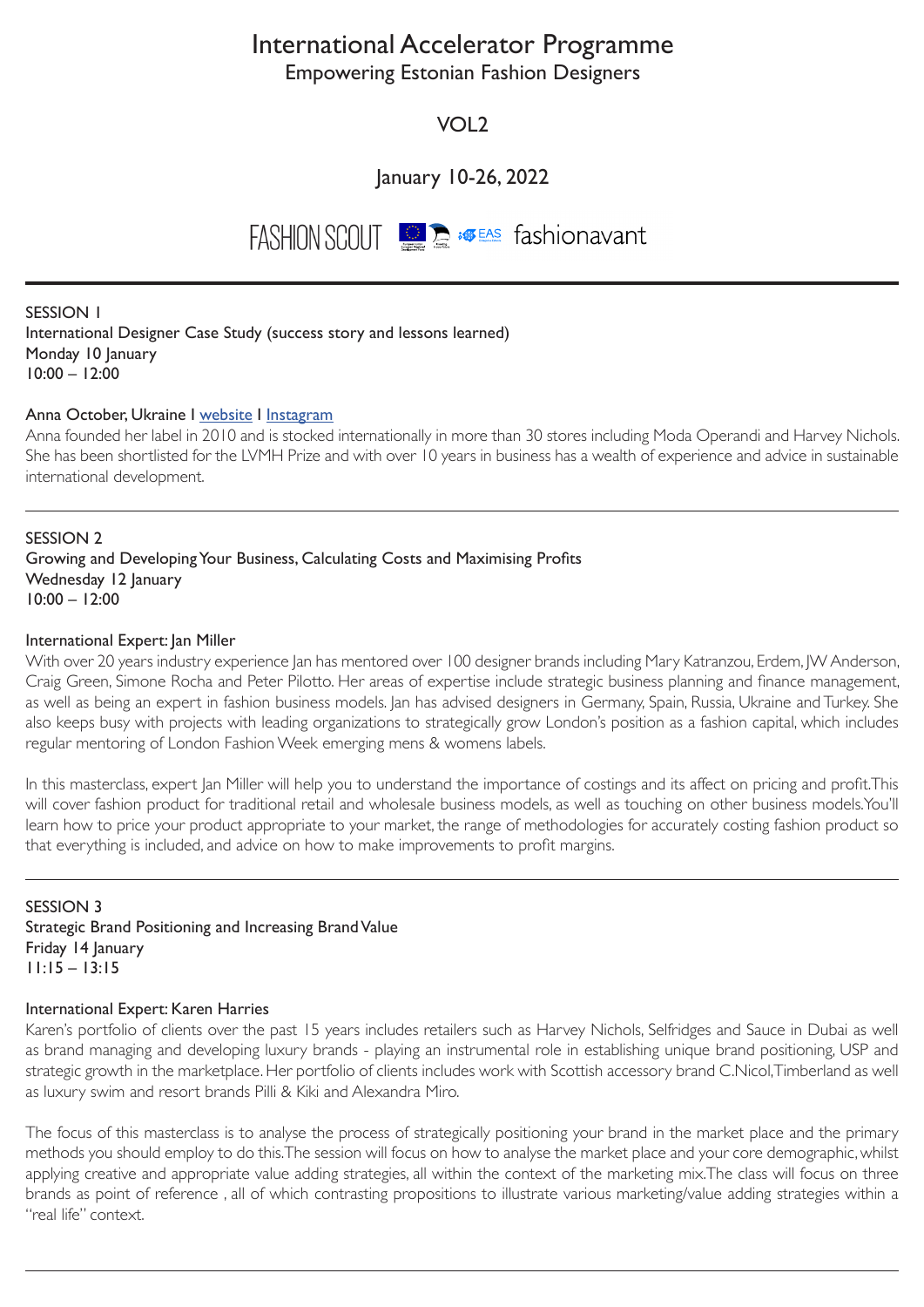## SESSION 4 Strategic Pricing and Range Planning Monday 17 January 10:00 – 12:00

#### International Expert: Hannah Middleton

With extensive experience as a fashion buyer and brand developer in the UK, Europe and Asia, Hannah consults for small to medium sized businesses on their range planning, sourcing, stock mix, retailing strategies and is credited with the successful launch of a number brands that trade globally. Hannah also lectures at London College of Fashion on International Fashion Management.

An insight will be given as to the range planning process. Consideration will be given to what constitutes a well-balanced, commercial range and the importance of achieving the five rights when range planning for both the local & the international market. Consideration on how this impacts production will also be covered in this masterclass.

SESSION 5 Sustainable Production and Sourcing Wednesday 19 January 10:00 – 12:00

## International Expert: Mark Dodds

Mark Dodds has over 10 years first hand experience of working directly with manufacturers, fabric suppliers, PR and sales agents, specialising in sustainability. Marks now operates as a textile production and sourcing consultant working with clients including Christopher Raeburn and Oliver Spencer.

This masterclass explores how a designer can source their products in a sustainable manner, from fibre choices through to packaging and production and what a financially sustainable business might look like from a costing and production management perspective. Typical documentation used in the production process will be looked at including tech packs, BOMS and costing sheets, and different delivery and payment terminology explained to help the designers to understand how best to talk with suppliers in their day to day negotiations.

SESSION 6 International Designer Case Study (success story and lessons learned) Friday 21 January 10:30 – 12:30

## Tatty Devine, UK I [website](https://www.tattydevine.com) I [Instagram](https://www.instagram.com/tattydevine/)

With over 300 stockists worldwide Tatty Devine is the go-to brand for original, fun, acrylic statement jewellery. The brand was founded in the heart of East London by Harriet Vine MBE and Rosie Wolfenden MBE. All jewellery is still designed and handmade in house by a female led team. They often collaborate with artists, designers, and their favourite cultural spaces to create special collections throughout the year. All ofTatty Devine's collections are sold online and in their store in Covent Garden, London.

SESSION 7 International Sales and Buyer Relationships Monday 24 January 10:00 – 12:00

## International Expert: Angela Quaintrell

Angela Quaintrell is a fashion consultant with over 30 years experience in high fashion retail including Buyer at Harvey Nichols and Head Buyer at Liberty - where she championed Alexander McQueen, Dries van Noten, Issey Miyake and Margiela. She currently runs her own showroom during London and Paris Fashion Weeks and regular lectures at London's top fashion universities.

Providing designers valuable insights the masterclass explores how brands best attract the attention of buyers and outlines best practice when meeting with buyers. We will discuss wholesale selling avenues and the role of third-party showrooms, agents and international trade fairs, and the pro's and con's associated to each. The class will also focus on key selling and communication tools such as look books, imagery, pricing sheets etc. Buying terms will be explained and an insight given as to the buyer's role.